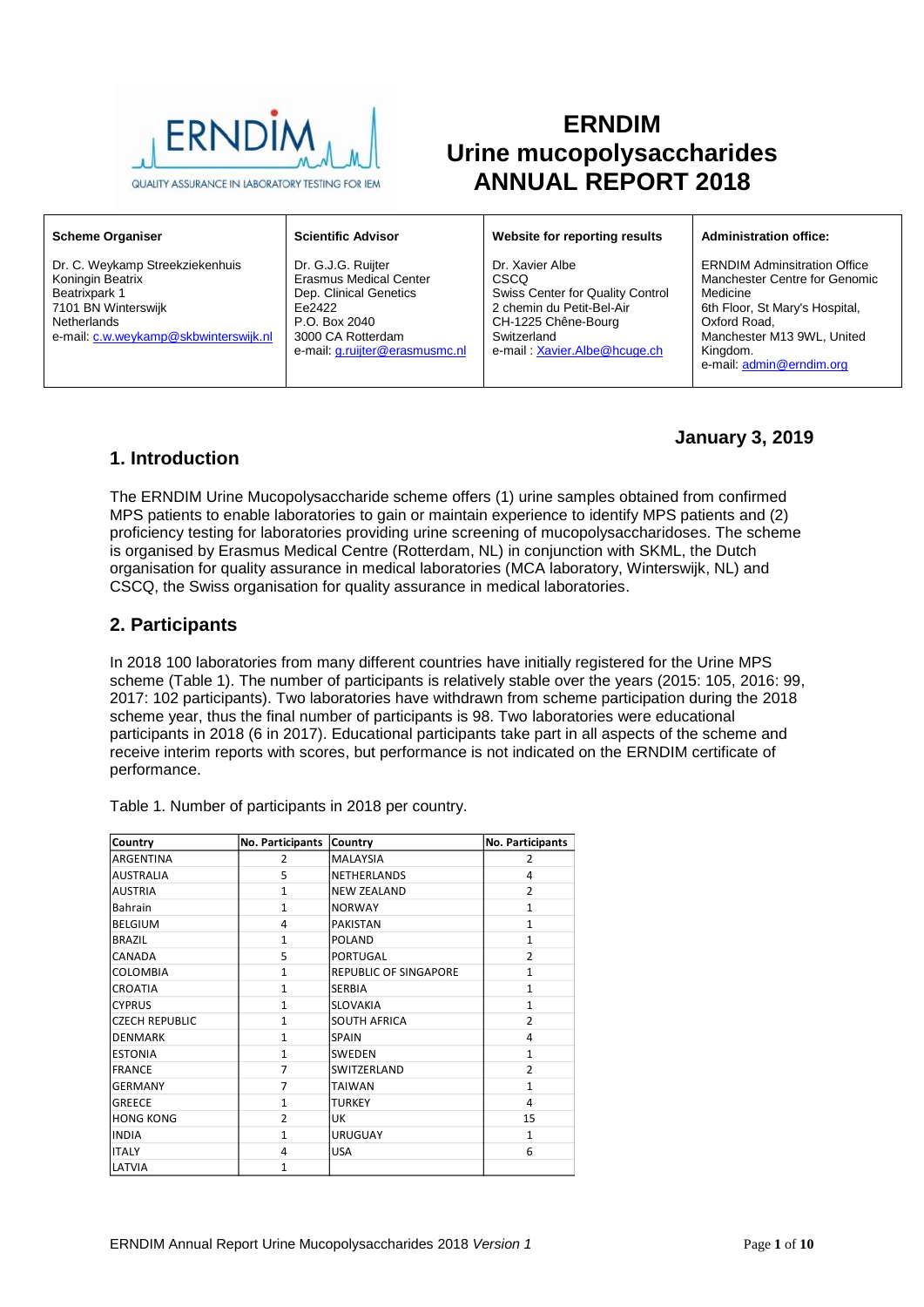### **3. Design of the scheme and logistics**

As usual, the samples used in 2018 were authentic human urine samples, 5 from MPS patients and 1 from a healthy individual (Table 2). Samples were selected by the Scientific Advisor and tested for suitability in the Scientific Advisor's laboratory (Erasmus Medical Centre, Rotterdam, Netherlands). Bulk sample volumes were 350-600 mL. Samples were prepared by lyophilisation of 2.9-5 mL aliquots. Preparation and dispatch of the samples was done by the Scheme organiser (MCA Laboratory, Winterswijk, Netherlands). Integrity of the samples was checked in the Scientific Advisor's laboratory before shipment to participants.

*To be able to continue this scheme we need a steady supply of new patient samples. Several laboratories have donated samples to the Urine MPS scheme in the past, for which they are gratefully acknowledged. If you have one or more samples available and are willing to donate these to the scheme, please contact us at* [g.ruijter@erasmusmc.nl.](mailto:g.ruijter@erasmusmc.nl)

Table 2. Samples included in the 2018 ERNDIM Urine MPS scheme. One sample was donated by dr Songaliene, Vilnius, Latvia and another sample by dr Filocamo, Genova, Italy. The other four samples were from the sample repository at Erasmus MC, Rotterdam, The Netherlands.

| Survey, reporting deadline | Sample no. | Sample type              |
|----------------------------|------------|--------------------------|
| 2018-1, April 30, 2018     | MPS2018.01 | MPS I Scheie (f, 38 y)   |
|                            | MPS2018.02 | Normal control $(m, 4y)$ |
|                            | MPS2018.03 | MPS II $(m, 5y)$         |
| 2018-2, October 1, 2018    | MPS2018.04 | MPS II (m, 42 y)         |
|                            | MPS2018.05 | MPS VII (f, 19 y)        |
|                            | MPS2018.06 | MPS III A (f, 32 y)      |

The scheme format was kept identical to those of previous years. Samples were shipped by regular mail in February along with other ERNDIM samples. Details regarding stability of (reconstituted) samples are provided in the sample package. Participants were asked to reconstitute each sample in 5 mL deionised water, to determine creatinine concentration (mmol/L) and GAG concentration (mg/mmol creatinine), to qualify the GAG level according to age-matched reference values (i.e normal or increased), to analyse GAG sub fractions and qualify (i.e. normal or increased CS, HS, DS and KS) and to give the most likely diagnosis.

#### *Please see item 4 (scoring of results) for a note on the use of check boxes and the comments box for reporting results*

Participants submitted results to the CSCQ website https://cscq.hcuge.ch/cscq/ERNDIM/Initial/Initial.php. The due dates for submitting results in 2018 were April 30th and October 1st. The website includes a section to specify methods. Method specification is required for correct evaluation of the quantitative results (method specific statistics for DMB, harmine, Alcian Blue, CPC, LC-MS/MS test results). Unfortunately, not all participants have specified their methods. In 2017 an evaluation program made by dr Albe from CSCQ was used for the first time to evaluate and score results submitted by participants. The use of this software enabled production of customised interim reports, i.e. including scores, for each individual participant.

## **4. Scoring of results**

A scoring system was developed in 2012 and approved by the ERNDIM Scientific Advisory Board. Similar to other qualitative (proficiency testing) ERNDIM schemes, the maximum score for a sample is 4 points. Scores are allocated to different elements of the results reported (Table 3). Qualitative results and diagnostic proficiency of the 2018 samples were scored using the criteria given in Table 4 and 5. These criteria have been set by the Scientific Advisor, approved by the Scientific Advisory Board, and have been devised on the basis of (1) for each sample: the type of MPS, (2) current possibilities of routine MPS testing, and (3) actual achievable results for a particular sample. The final decision about scoring of the scheme is made in the Scientific Advisory Board (SAB) during the autumn meeting (November 29-30, 2018 for the 2018 scheme). Sample 2018.05, obtained from an MPS VII patient, appeared to be particularly challenging. Based on initial marking, overall proficiency of this sample was 48%. The Scientific Advisory board has decided to class sample 2018.05 as educational. For that reason, sample 2018.05 will not be included in the final scores of the 2018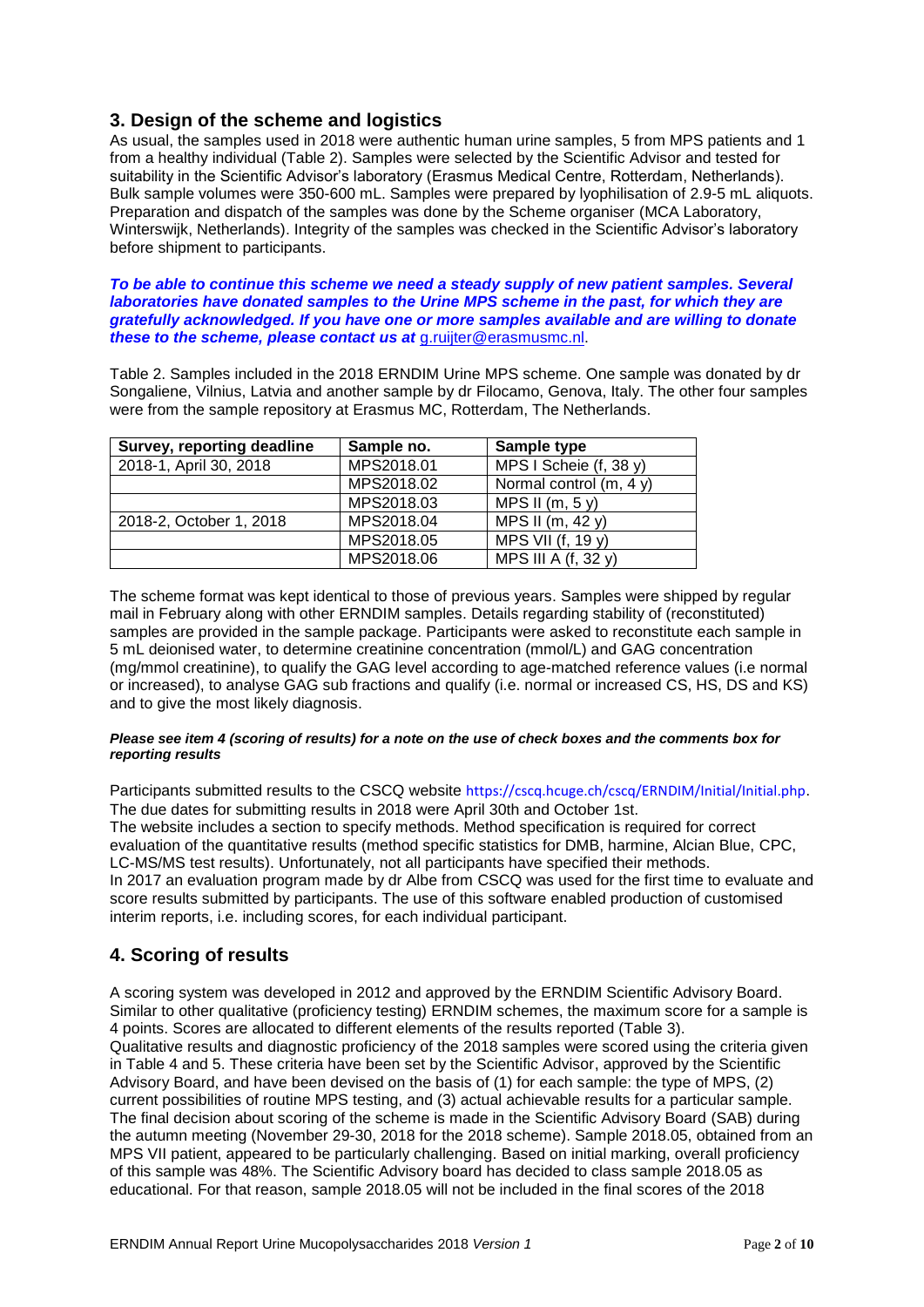surveys. As a result, satisfactory performance requires at least 12 points out of the maximum 20 in the 2018 scheme.

*A note on scoring of diagnostic proficiency and the use of check boxes and the comment box:*

*To indicate the most likely diagnosis check boxes must be used to facilitate evaluation of results. The use of the 'comments' box in the website form is recommended to explain your interpretation of results. Comments will be taken into account to score interpretation.*

*For example we have noted in previous surveys that it may be hard to distinguish MPS I and VI. In the case of increased DS with normal or undetectable HS, checking just the MPS VI box may result in lower than maximum marks if this actually was a MPS I sample. In this case we advise to check the MPS VI box and explain in the comments box that MPS I (and perhaps II) cannot be excluded on the basis of the results. Or alternatively the boxes for MPS I, II and VI could be checked with a comment entered explaining that MPS VI is more likely.*

Table 3. General criteria used to score results

| Item                        | Description of scoring criteria                             | <b>Score</b> |
|-----------------------------|-------------------------------------------------------------|--------------|
| <b>Quantitative results</b> | Correct classification of quantitative results (i.e. normal |              |
|                             | or increased) according to reference values                 |              |
|                             | Incorrect classification of quantitative results            | O            |
| Qualitative results         | Correct results according to criteria set for the sample    |              |
|                             | (Table 4)                                                   |              |
|                             | Incorrect: minimally required results not reported          | O            |
| Diagnostic                  | Correct according to criteria set for the sample (Table 5)  | 2            |
| proficiency                 | Partially correct                                           |              |
|                             | Unsatisfactory or misleading                                | 0            |
|                             | Maximum total score                                         | 4            |

Table 4. Criteria used for scoring qualitative GAG results (electrophoresis, TLC, LC-MS/MS) of 2018 samples. Sample 2018.05 has been classed as an educational sample and interim scores have been retracted.

| <b>Sample</b> | To obtain 1 point the report should state (minimally)  |
|---------------|--------------------------------------------------------|
| MPS2018.01    | <b>Increased DS</b>                                    |
| MPS2018.02    | Normal results for all GAG types, or increased CS only |
| MPS2018.03    | Increased DS                                           |
| MPS2018.04    | Increased DS                                           |
| MPS2018.05    | Educational sample; not scored                         |
| MPS2018.06    | Increased HS                                           |

Starting with the 2014 schemes the concept of 'critical error' is introduced to the assessment of the qualitative schemes. Labs failing to make a correct diagnosis of a sample considered eligible for this category will be deemed not to have reached a satisfactory performance even if their total points for the year is sufficient according to the requirement set by the SAB. The classification of samples to be judged for critical error was undertaken at the SAB meeting held on November 29-30, 2018. Samples MPS2018.01, MPS2018.03 and MPS2018.04 were eligible for critical error. Amongst the reports of regular participants, 2 critical errors were identified in 2018 (both in sample 2018.01). Details are given under item 7 'Results of individual samples and evaluation of reporting'.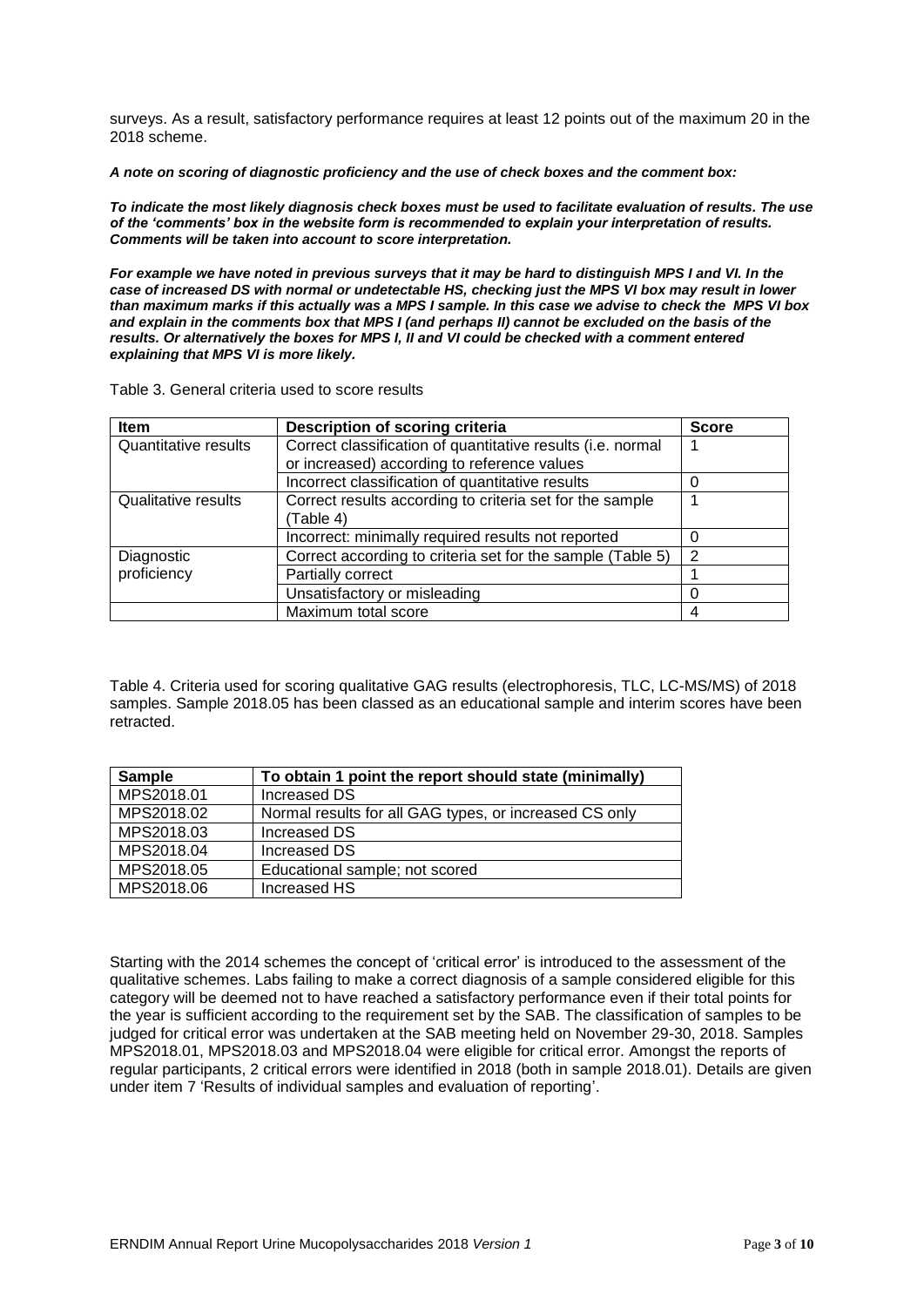Table 5. Criteria for scoring of diagnostic proficiency of 2018 samples. Sample 2018.05 has been classed as an educational sample and interim scores have been retracted.

| <b>Sample</b> | Diagnoses (or<br>combinations of possible<br>diagnoses) scored as<br>correct - 2 points | <b>Combinations of possible</b><br>diagnoses scored as<br>partially correct - 1 point | Not correct - 0 points                                   |
|---------------|-----------------------------------------------------------------------------------------|---------------------------------------------------------------------------------------|----------------------------------------------------------|
| MPS2018.01    | MPS I (VII)<br>MPS I, II (VII)<br>MPS I, VI (VII)<br>MPS I, II, VI (VII)                | MPS VI (VII)<br>MPS II, VI (VII)                                                      | Normal<br>Any other (combination of) MPS<br>No diagnosis |
| MPS2018.02    | Normal                                                                                  |                                                                                       | Any (combination of) MPS<br>No diagnosis                 |
| MPS2018.03    | MPS II (VII)<br>MPS I, II (VII)                                                         | MPS I, II, VI (VII)                                                                   | Normal<br>Any other (combination of) MPS<br>No diagnosis |
| MPS2018.04    | MPS II (VII)<br>MPS I, II (VII)                                                         | MPS I, II, VI (VII)                                                                   | Normal<br>Any other (combination of) MPS<br>No diagnosis |
| MPS2018.05    | ٠                                                                                       |                                                                                       |                                                          |
| MPS2018.06    | <b>MPS III</b>                                                                          | MPS III, normal                                                                       | Normal<br>Any other (combination of) MPS<br>No diagnosis |

*Please see item 4 (scoring of results) for a note on the use of check boxes and the comments box for reporting results.*

## **5. Communication of results**

Interim reports with diagnoses, summaries of the results submitted and interim scores were made available June 21, 2018 (survey 2018-1) and November 7, 2018 (survey 2018-2). Sample 2018.05 has been classed as an educational sample and interim scores have been retracted. Scores of the other 5 samples have not been adjusted; scores provided in the interim reports are final scores. The annual report summarises scheme organisation and results.

ERNDIM provides a single certificate for all its schemes with details of participation and performance.

Seven Performance Support letters will be sent for the 2018 surveys. One of these 7 participants has also received a performance support letter in 2016. Unsatisfactory performance (either due to overall score or due to critical error) within an EQA scheme for at least 2 out of 3 years that the participant has subscribed for will result in a notification letter of unsatisfactory performance to the quality manager or head of department.

For the 2017 scheme also 7 Performance Support letters were sent.

### **6. Proficiency of the 2018 surveys**

In 2018 a total of 96 reports were received for survey 1 (samples MPS2018.01 to MPS2018.03) and 95 reports for survey 2 (samples MPS2018.04 to MPS2018.06). 94 labs submitted results for both surveys, including 2 educational participants. Three participants did not submit any report, while 3 other participants submitted one of the two reports. In 2017 the number of reports was 98-99 per sample. From the 96 ordinary (non-educational) participants 85 (89%) achieved satisfactory performance (2 reports submitted, score ≥12, no critical error). Eleven participants did not accomplish satisfactory performance, including 4 due to incomplete submission of results (i.e. no report or 1 survey report submitted instead of 2 reports).

Overall proficiency in 2018 was 85.7%. Proficiency of each sample is depicted in Table 6.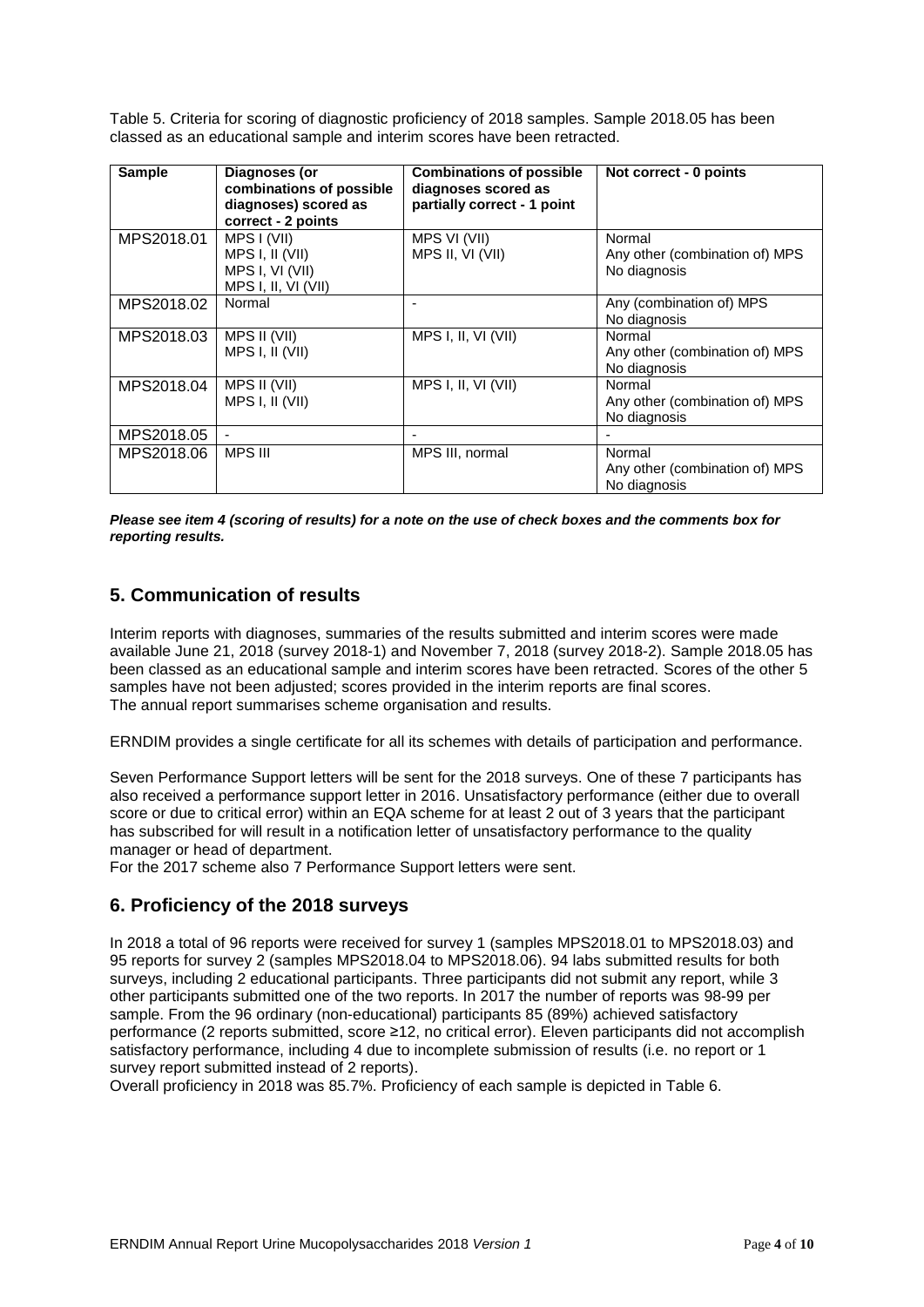| Sample ID  | Sample type             | Proficiency (%)                |                |       |
|------------|-------------------------|--------------------------------|----------------|-------|
|            |                         | Analytical                     | Interpretation | Total |
| MPS2018.01 | MPS I Scheie (f, 38 y)  | 91                             | 78             | 84    |
| MPS2018.02 | Normal control (m, 4 y) | 94                             | 92             | 93    |
| MPS2018.03 | MPS II $(m, 5y)$        | 95                             | 78             | 86    |
| MPS2018.04 | MPS II (m, 42 y)        | 94                             | 75             | 84    |
| MPS2018.05 | MPS VII (f, 19 y)       | Educational sample, not scored |                |       |
| MPS2018.06 | MPS III A (f, 32 y)     | 85                             | 77             | 81    |

Table 6. Proficiencies of the 2018 surveys.

### **7. Results of individual samples and evaluation of reporting**

Quantitative results of creatinine and total GAG were summarised in the two interim reports. Quantitative GAG results were evaluated separately for most methods (DMB, Alcian Blue, Harmine/carbazole, CPC/turbidity). Most participants use DMB (approx. 70 %) for quantitative GAG analysis. The number of participants using other GAG screening methods is smaller.

On average, 8% of the laboratories did not report a diagnosis (range 4-15% for samples 2018.01 to 2018.06). This was partly due to the fact that some laboratories did not perform qualitative analysis of GAG, but also inconclusive test results, e.g. for the MPS III and MPS VII samples, affected the number of diagnoses.

The number of participants reporting the use of LC-MS/MS methods to analyse GAG-derived di- or oligosaccharides is slowly increasing. In 2018, six labs have reported the use of methanolysis to hydrolyse GAGs and 5 have used enzymatic hydrolysis. Amongst these, 2 participants reported the use of both methanolysis and enzymatic hydrolysis. One lab determines sugars and oligosaccharides without hydrolysis. So altogether 10 labs report using LC-MS/MS. While overall proficiency of the 2018 surveys (not including sample 2018.05) was 86%, the 10 participants using LC-MS/MS methods on average scored 96%.

# **Sample MPS2018.01**

**Sample type.** MPS I, attenuated phenotype, female aged 38 y. This patient was receiving ERT when the urine sample was collected. Since the GAG concentration was still clearly abnormal, treatment did not prohibit use of the sample in the scheme.

**Analytical proficiency.** In this sample 97% (88/91) of the participants reported increased total GAG and 92% (80/87) increased DS. Only 49% (42/85) of the participants reported increased HS in this sample. This once again illustrates that HS is generally less elevated in MPS I urine samples compared to MPS II samples (e.g. 2018.03 and 2018.04).

**Interpretative proficiency.** In total 64 participants reported a combination of MPS I, II, VI and VII (including MPS I), which was marked 2. Combinations of MPS II, VI and VII (not including MPS I; n=18) were marked 1. Two participants concluded that this was a normal sample. The relatively low percentage of correct diagnoses reported for sample 2018.01 is because many laboratories (15) diagnosed this sample as MPS VI. As described above, HS was detected by only half of the participants in this sample. In previous years other MPS I samples (e.g. 2016.03 gave similar results and shows the difficulty to distinguish MPS I from MPS VI on the basis of urine mucopolysaccharide analysis with traditional methods for GAG subtype analysis (electrophoresis, TLC).

#### **Overall proficiency (based on points):** 84%

**Critical error.** Reporting 'normal' as the most likely diagnosis was considered a critical error in this sample (n=2).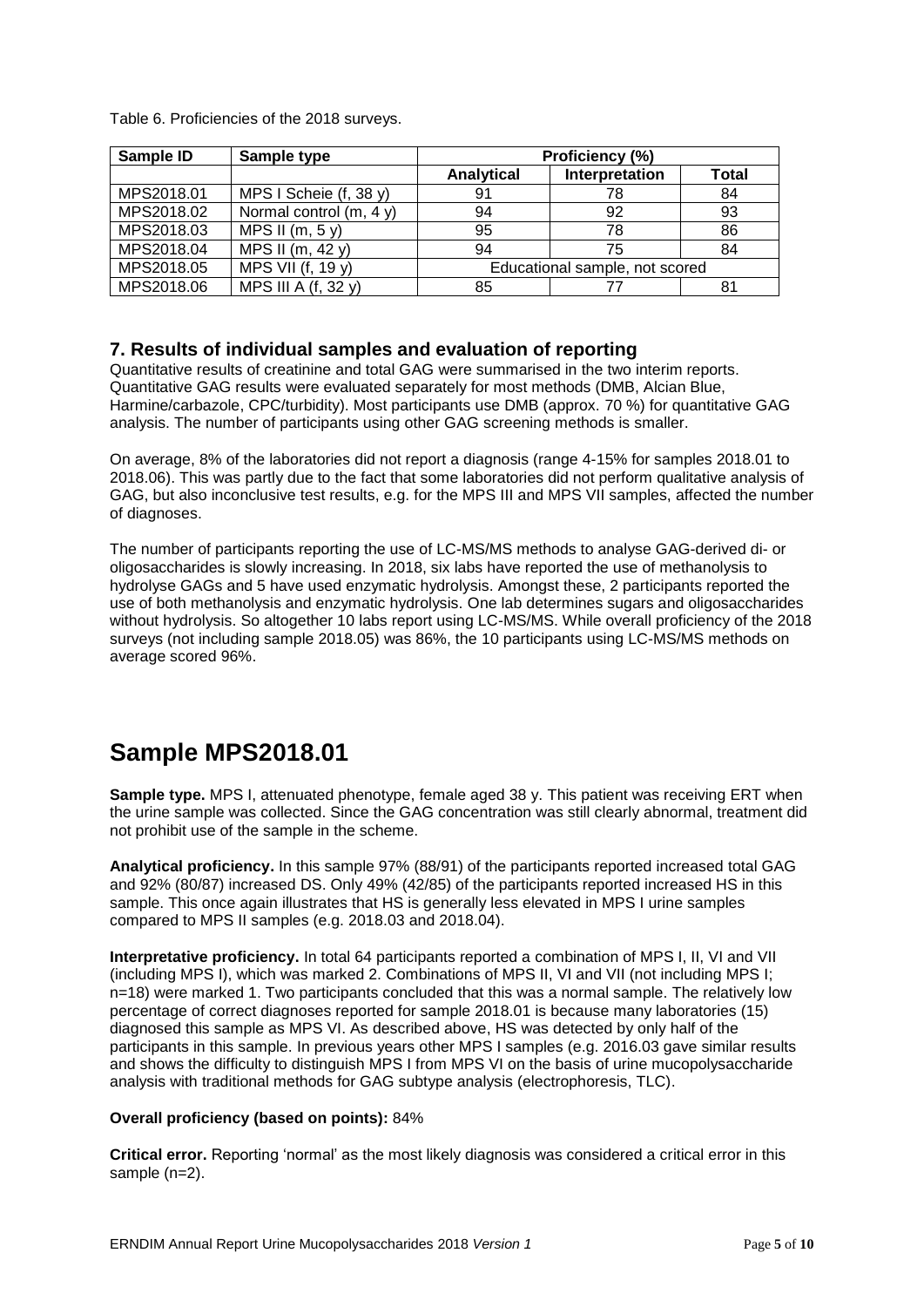| 2018.01      | <b>GAG screening</b> | CS | DS | НS | KS |
|--------------|----------------------|----|----|----|----|
|              | (number)             |    |    |    |    |
| Normal       |                      | 62 |    | 25 | 21 |
| Increased    | 88                   |    | 80 | 42 |    |
| Not detected | -                    | 16 | 5  | 18 | 57 |
|              | 91                   | 82 | 87 | 85 | 78 |

### **2018.01**

| $n$ (total = 92)                                |
|-------------------------------------------------|
| 15 (16 %)                                       |
| 13 (14 %)                                       |
| 12 (13 %)                                       |
| 11 (12 %)                                       |
| $9(10\%)$                                       |
| 8(9%                                            |
| 8(9%                                            |
| 3(3%)                                           |
| $2(2\%)$                                        |
| $2(2\%)$                                        |
| $2(2\%)$                                        |
| 1(1%                                            |
| 1(1%                                            |
| 1(1%                                            |
| MPS I/MPS II/MPS III/MPS/VI/MPS VII<br>$1(1\%)$ |
| 1(1%                                            |
| 1(1%)                                           |
| 1(1%)                                           |
|                                                 |

# **Sample MPS2018.02**

**Sample type.** Normal control, 4-year old male.

**Analytical proficiency.** 95% (86/91) of the participants reported a normal result in the quantitative GAG test. Most participants reported normal test results of GAG electrophoresis/TLC. Three labs reported elevated DS and one increased HS. None of the participants reported increased KS.

**Interpretative proficiency.** As ususal for normal samples, most participants (91%) correctly concluded that this was not an MPS sample. Three participants concluded a mucopolysaccharidosis in this sample.

#### **Overall proficiency (based on points):** 93%

**Critical error.** This sample was not considered eligible for critical error.

| 2018.02      | <b>GAG screening</b> | $\mathsf{cs}$ | DS       | HS | KS |
|--------------|----------------------|---------------|----------|----|----|
|              |                      |               | (number) |    |    |
| Normal       | 86                   | 83            | 29       | 43 | 23 |
| Increased    |                      |               |          |    |    |
| Not detected | -                    | ◠             | 58       | 46 | 59 |
|              | 91                   | -87           | 90       | 90 | 82 |

#### **2018.02**

| <b>Diagnosis</b>            | $n$ (total = 94) |
|-----------------------------|------------------|
| Normal                      | 84 (89 %)        |
| No Diagnosis                | 4(4%             |
| MPS I/MPS II/MPS VII        | $1(1\%)$         |
| MPS I/MPS II/MPS VI/MPS VII | $1(1\%)$         |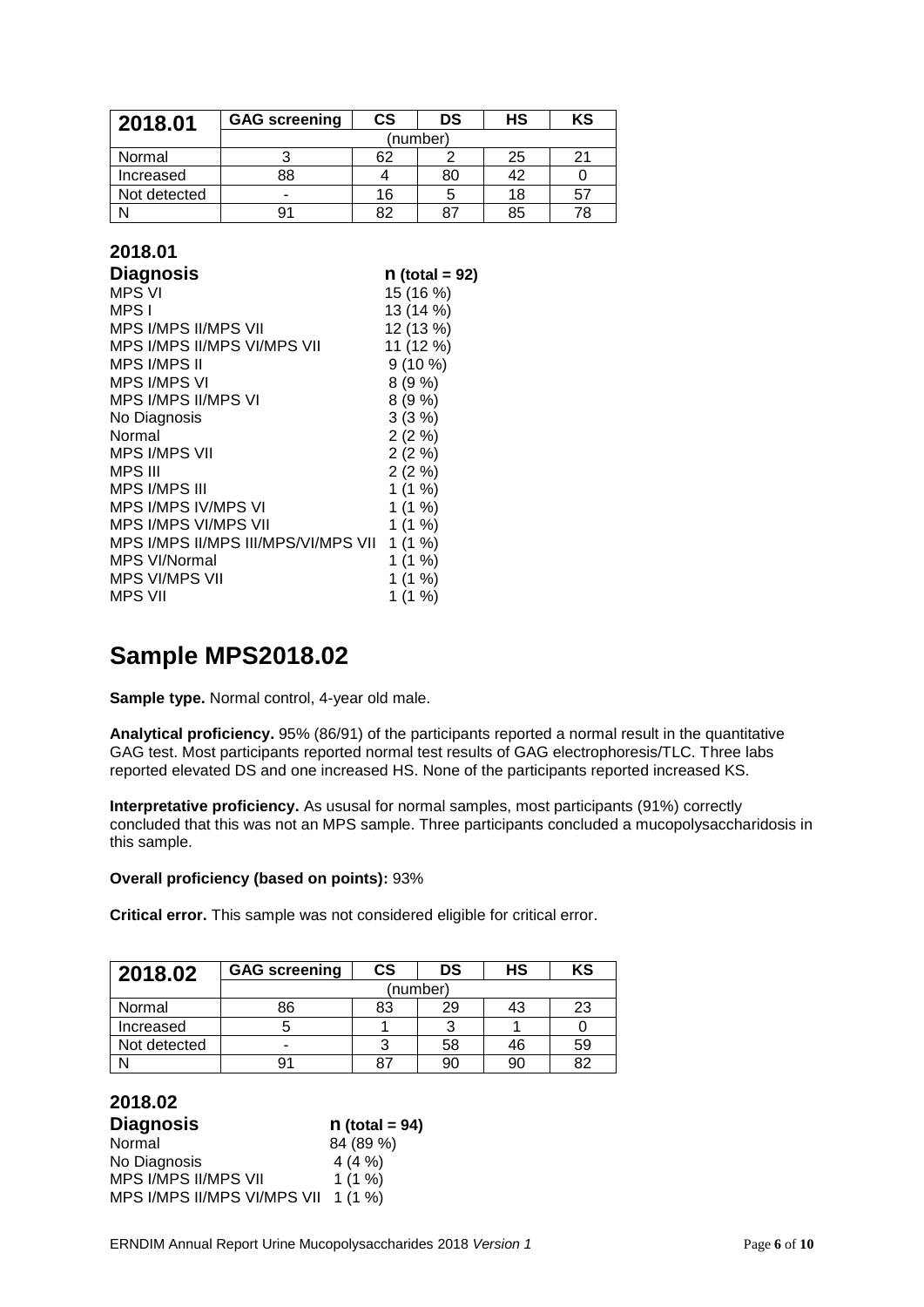| MPS IV/Normal        | 1(1% |
|----------------------|------|
| MPS IV/MPS VI/Normal | 1(1% |
| MPS VI               | 1(1% |
| MPS VI/Normal        | 1(1% |

# **Sample MPS2018.03**

**Sample type.** MPS II patient, aged 5 y, not receiving ERT treatment.

**Analytical proficiency.** All but one of the 91 participants that submitted results of GAG screening in this sample reported an elevated concentration (99%). Also, most labs reported abnormal test results of GAG electrophoresis or TLC. 98% (87/89) reported elevated DS, while 93% (83/89) found elevated HS.

**Interpretative proficiency.** The diagnosis MPS II with or without MPS I or VII was reported as the most likely diagnosis by 64 participants (70%), while another 15 (16%) concluded MPS I, II or VI (or VII). In total, 86% mentioned MPS II among the correct possible differential diagnoses. This sample apparently was a clear MPS case, since none of the participants reported 'normal' as the most likely diagnosis.

#### **Overall proficiency (based on points)** 86%.

This sample was also circulated in 2013 (sample ID: MPS23). Overall proficiency was also 86% in 2013.

**Critical error.** Reporting 'normal' as the most likely diagnosis was considered a critical error in this sample (n=0).

| 2018.03      | <b>GAG screening</b> | $\mathsf{cs}$ | DS | HS | KS |
|--------------|----------------------|---------------|----|----|----|
|              | (number)             |               |    |    |    |
| Normal       |                      | 62            |    |    | 19 |
| Increased    | 90                   | 16            | 87 | 83 |    |
| Not detected | -                    |               |    |    |    |
|              | 91                   | 82            | 89 | 89 | 78 |

## **2018.03**

| <b>Diagnosis</b>                           | $n$ (total = 92) |
|--------------------------------------------|------------------|
| <b>MPS I/MPS II</b>                        | 33 (36 %)        |
| <b>MPS I/MPS II/MPS VII</b>                | 27 (29 %)        |
| MPS I/MPS II/MPS VI/MPS VII                | 10 (11 %)        |
| <b>MPS I/MPS II/MPS VI</b>                 | 5(5%)            |
| MPS II                                     | 4(4%             |
| <b>MPS VI</b>                              | 4(4%             |
| MPS I                                      | $2(2\%)$         |
| <b>MPS III</b>                             | 2(2%)            |
| <b>MPS I/MPS VI</b>                        | 1(1%)            |
| MPS I/MPS II/MPS III                       | 1(1%)            |
| MPS I/MPS II/MPS IV/MPS/VI/MPS VII 1 (1 %) |                  |
| <b>MPS II/MPS III</b>                      | 1(1%)            |
| MPS VII                                    | 1 (1 %)          |
|                                            |                  |

# **Sample MPS2018.04**

**Sample type.** A sample from an adult MPS II patient (42 y) not receiving ERT treatment.

**Analytical proficiency.** All 88 participants that submitted results of GAG screening in this sample reported elevated GAG concentration. Also, most labs reported abnormal test results of GAG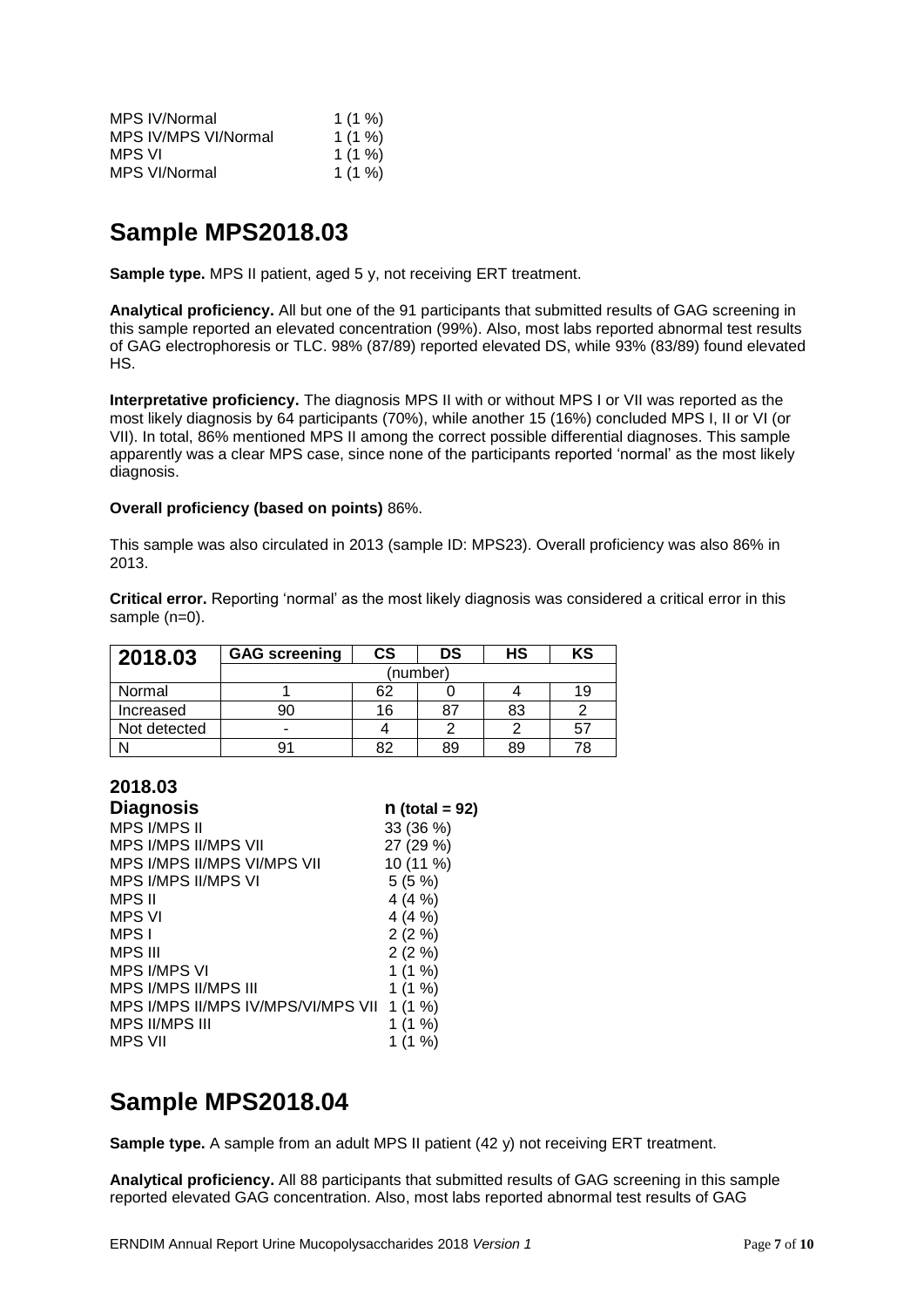electrophoresis or TLC. 99% (84/85) reported elevated DS, while 77% (65/84) found elevated HS. The HS concentration in this sample apparently was lower compared to sample 2018.03 for which 93% of the respondents reported elevated HS.

**Interpretative proficiency.** MPS II in combination with MPS I or VII was reported as the most likely diagnosis by 67% of the participants, while another 25% concluded MPS I, II or VI (or VII). In total, 92% mentioned MPS II among the possible diagnoses. More participants included MPS VI in the differential diagnosis in sample 2018.04 compared to 2018.03 (25 vs. 20), which may be explained by the less apparent HS storage in 2018.04 compared to sample 2018.03 (obtained from a severely affected MPS II patient).

#### **Overall proficiency (based on points)** 84%.

This sample was also circulated in 2014 (sample ID: MPS32). Overall proficiency was 82% in 2014. The proficiencies of the 2 MPS II samples (2018.03 and 2018.04) included in the 2018 surveys were very similar: 86 and 84% respectively.

**Critical error.** Reporting 'normal' as the most likely diagnosis was considered a critical error in this sample (n=0).

| 2018.04      | <b>GAG screening</b> | $\mathsf{cs}$ | DS | HS | KS |
|--------------|----------------------|---------------|----|----|----|
|              | (number)             |               |    |    |    |
| Normal       |                      | 63            |    | 14 | 23 |
| Increased    | 88                   |               | 84 | 65 |    |
| Not detected |                      | 10            |    |    | 50 |
|              | 88                   | 78            | 85 | 84 | 73 |

| 2018.04                      |                  |
|------------------------------|------------------|
| <b>Diagnosis</b>             | $n$ (total = 87) |
| <b>MPS I/MPS II</b>          | 28 (32 %)        |
| <b>MPS I/MPS II/MPS VII</b>  | 25 (29 %)        |
| MPS I/MPS II/MPS VI          | 13 (15 %)        |
| MPS I/MPS II/MPS VI/MPS VII  | $9(10\%)$        |
| MPS II                       | 5(6%)            |
| <b>MPS VI</b>                | $2(2\%)$         |
| <b>MPS I/MPS VI</b>          | 1(1%)            |
| MPS I/MPS II/MPS III/MPS VI  | 1(1%)            |
| MPS I/MPS II/MPS III/MPS VII | 1(1%)            |
| <b>MPS III</b>               | 1(1%)            |
| <b>MPS VII</b>               | 1(1%)            |
|                              |                  |

# **Sample MPS2018.05**

**Sample type.** 19-year old female MPS VII patient. This sample appeared to be particularly challenging. Based on initial markings, overall proficiency was 48%. Because of the low proficiency, the Scientific Advisory board has decided to class sample 2018.05 as educational. For that reason, sample 2018.05 will not be included in the final scores of the 2018 surveys.

**Analytical proficiency.** 81% (72/89) of the participants reported an abnormal result in the GAG screening test. The results of GAG subtype analysis were variable with 43% of the participants reporting elevated DS, 35% increased HS, 30% increased CS and 9% increased KS. Since DS, CS and HS all contain glucuronic acid residues; elevation of these 3 GAG species could be expected in an MPS VII urine sample. The results reported of 2018.05 do confirm this, but the elevations were not very clear in this particular sample.

**Interpretative proficiency.** Many different differential diagnoses were reported (see below). Interestingly, MPS VII as a single possible diagnosis was reported by 11 participants. On the other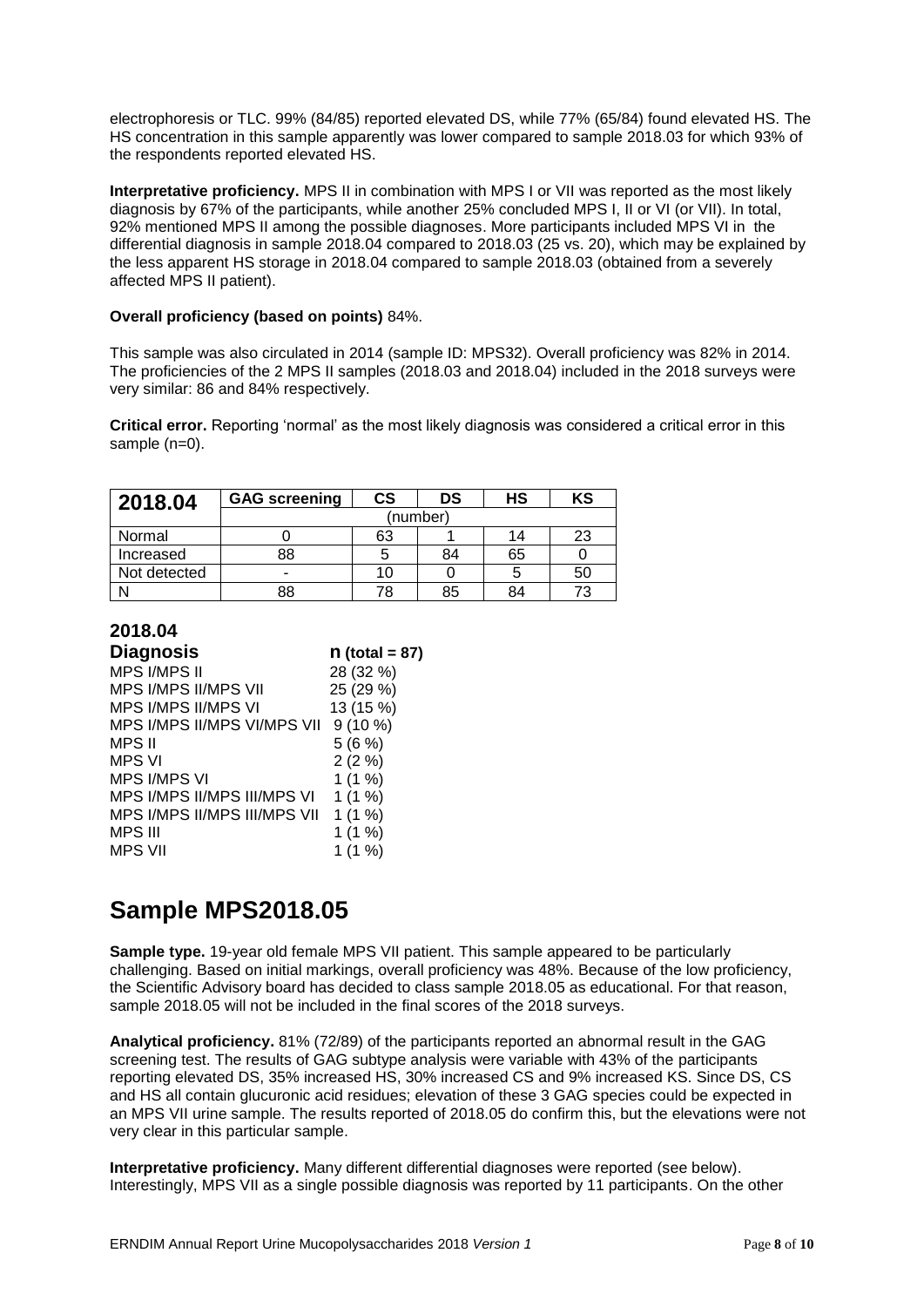hand, 24 participants concluded that this was a normal sample, i.e. not an MPS, and 7 participants reported 'no diagnosis'.

#### **Overall proficiency (based on points):** sample not scored.

**Critical error.** This sample was not considered eligible for critical error.

| 2018.05                             | <b>GAG screening</b>     | $\mathsf{cs}$ | DS               | HS | ΚS             |  |  |
|-------------------------------------|--------------------------|---------------|------------------|----|----------------|--|--|
|                                     |                          | (number)      |                  |    |                |  |  |
| Normal                              | 17                       | 52            | 14               | 34 | 21             |  |  |
| Increased                           | $\overline{72}$          | 24            | 36               | 30 | $\overline{7}$ |  |  |
| Not detected                        | $\overline{\phantom{a}}$ | 4             | 34               | 21 | 48             |  |  |
| $\mathsf{N}$                        | 89                       | 80            | 84               | 85 | 76             |  |  |
| 2018.05                             |                          |               |                  |    |                |  |  |
| <b>Diagnosis</b>                    |                          |               | $n$ (total = 88) |    |                |  |  |
| Normal                              |                          |               | 24 (27 %)        |    |                |  |  |
| <b>MPS VII</b>                      |                          |               | 11 (13 %)        |    |                |  |  |
| <b>MPS IV</b>                       |                          | 7(8%)         |                  |    |                |  |  |
| No diagnosis                        |                          | 7(7%)         |                  |    |                |  |  |
| MPS III                             |                          | 6(7%)         |                  |    |                |  |  |
| MPS VI                              |                          | 5(6%)         |                  |    |                |  |  |
| <b>MPS I/MPS II</b>                 |                          | 4(5%)         |                  |    |                |  |  |
| <b>MPS IV/Normal</b>                |                          | 4(5%)         |                  |    |                |  |  |
| <b>MPS I/MPS VII</b>                |                          |               | 3(3%)            |    |                |  |  |
| MPS I/MPS II/MPS VII                |                          |               | 3(3%)            |    |                |  |  |
| <b>MPS I/MPS VI</b>                 |                          | 2(2%)         |                  |    |                |  |  |
| MPS I                               |                          | 1(1%)         |                  |    |                |  |  |
| MPS I/MPS II/Normal                 |                          | 1(1%)         |                  |    |                |  |  |
| <b>MPS I/MPS II/MPS VI</b>          |                          | 1(1%)         |                  |    |                |  |  |
| MPS I/MPS VI/MPS VII                |                          |               | 1(1%)            |    |                |  |  |
| MPS I/MPS II/MPS VI/MPS VII         |                          |               | 1(1%)            |    |                |  |  |
| MPS I/MPS III/MPS IV/MPS VI         |                          |               | 1(1%)            |    |                |  |  |
| <b>MPS I/MPS II/MPS III/MPS VII</b> |                          |               | 1(1%)            |    |                |  |  |
| MPS I/MPS II/MPS III/MPS/VI/MPS VII |                          |               | 1(1%)            |    |                |  |  |
| MPS III/MPS IV/No Diagnosis         |                          | 1(1%)         |                  |    |                |  |  |
| MPS IV/No Diagnosis                 |                          | 1(1%)         |                  |    |                |  |  |
| <b>MPS VI/Normal</b>                |                          | 1(1%)         |                  |    |                |  |  |
| MPS VII/No Diagnosis                |                          | 1(1%)         |                  |    |                |  |  |

# **Sample MPS2018.06**

**Sample type.** MPS III A, female aged 32 y

**Analytical results.** The GAG concentration in this sample was not very high, but clearly abnormal for an adult; 90% of the participants (80/89) reported an abnormal GAG screening result. Many labs (88%) reported elevated HS.

**Interpretation.** MPS III was reported as the most likely diagnosis by 80% of the participants (71/89). In total 11 participants (13%) concluded normal or 'no diagnosis'.

#### **Overall proficiency (based on points)** 81%.

This sample was also circulated in 2013 (sample ID: MPS22). Overall proficiency was 74% in 2013.

**Critical error.** This sample was not considered eligible for critical error.